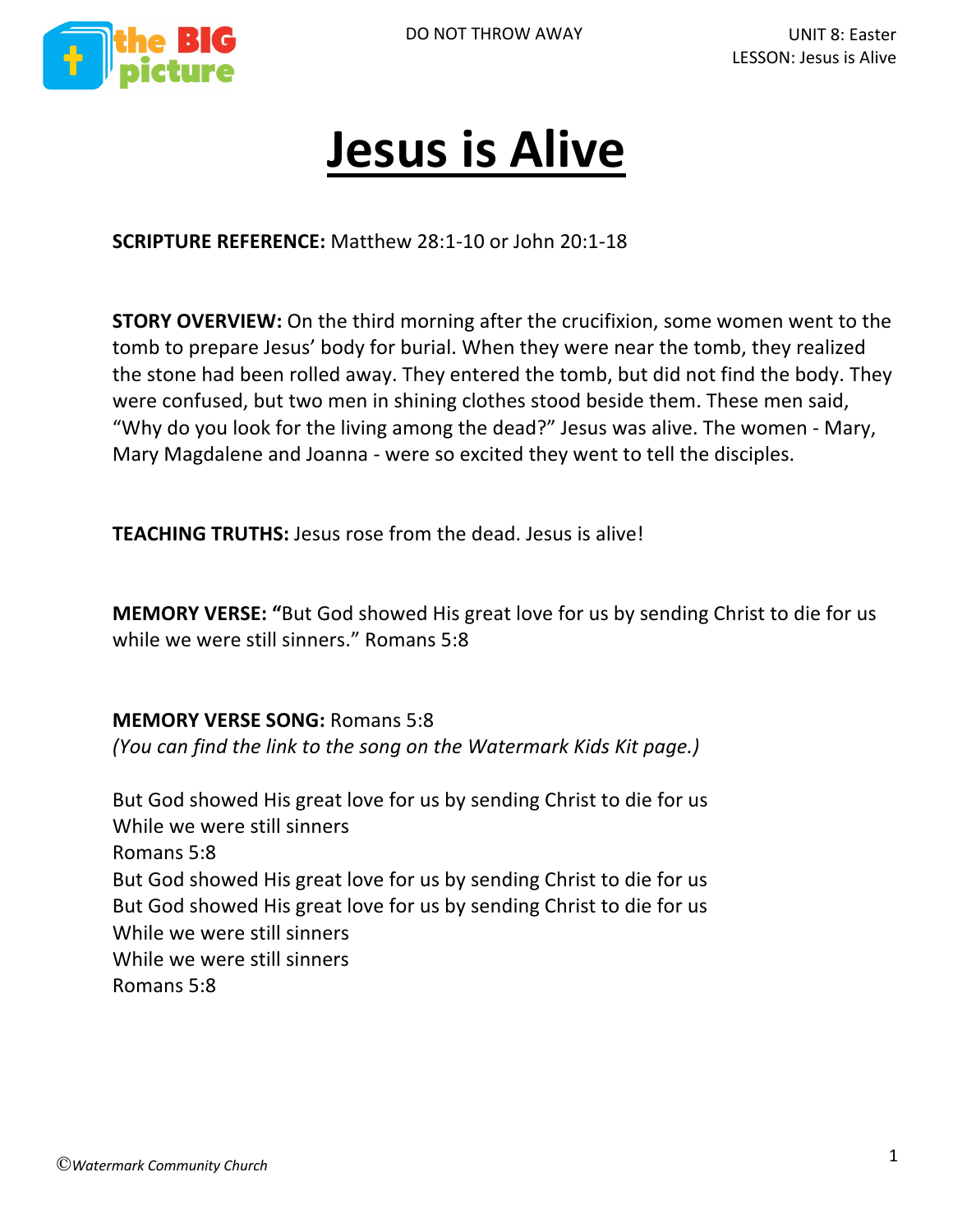

#### **ACTIVITY 1: BIBLE TIME**

- 1. Read to the children from The Beginner's Bible, "Jesus is Risen" (p. 453-458) or the Jesus Storybook Bible, "God's Wonderful Surprise" (p. 310-317). Pray a short, simple prayer thanking God that **Jesus rose from the dead**.
- 2. Use the questions below to review the story with the children.
	- 1. What was in front of Jesus' tomb?
	- 2. Who moved the stone away from Jesus' tomb?
	- 3. What did the angel tell Mary to do?
	- 4. Jesus is alive! What did the women do when they saw Jesus?
	- 5. What do you think God wants us to learn from this story? (Let the kids answer and then bring them back to today's Teaching Truth.)
- 3. Finish this time by having the children repeat today's Teaching Truth with you:
	- **Jesus rose from the dead. Jesus is alive!**

## **ACTIVITY 2: STORY – Gospel Book**

1. The children will make a wordless book that will help them tell the gospel. The book will consist of the following pages:

> **Yellow** - Heaven **Black** - I am a sinner **Red** - Jesus shed His blood & died for me **White** - I'm forgiven

**Green** - I'm growing in God through His Word, prayer, and other believers

- 2. Give each child one page per color. *(If you have more than one child participating, you can cut the pages in halves or quarters. Just make sure you have one of each color for each child. If you don't have these colors of construction paper, you can use white paper or index cards and markers to draw a colored circle in the middle of each page.)*
- 3. Help them staple it together in order. Write the explanation of colors on the back of the green (last) page.
- 4. Look at each page of the books with your child and teach them how to "read" it so they can share it with others.
- 5. Remind them that Jesus rose from the dead!

#### **MATERIALS:**

- Lesson
- The Beginner's Bible or The Jesus Storybook Bible *(If you don't have one of these, you can read the story from Matthew 28:1-10 or John 20:1-18.)*

**MATERIALS:**

- Yellow, black, red, white, and & green construction paper
- **Stapler**